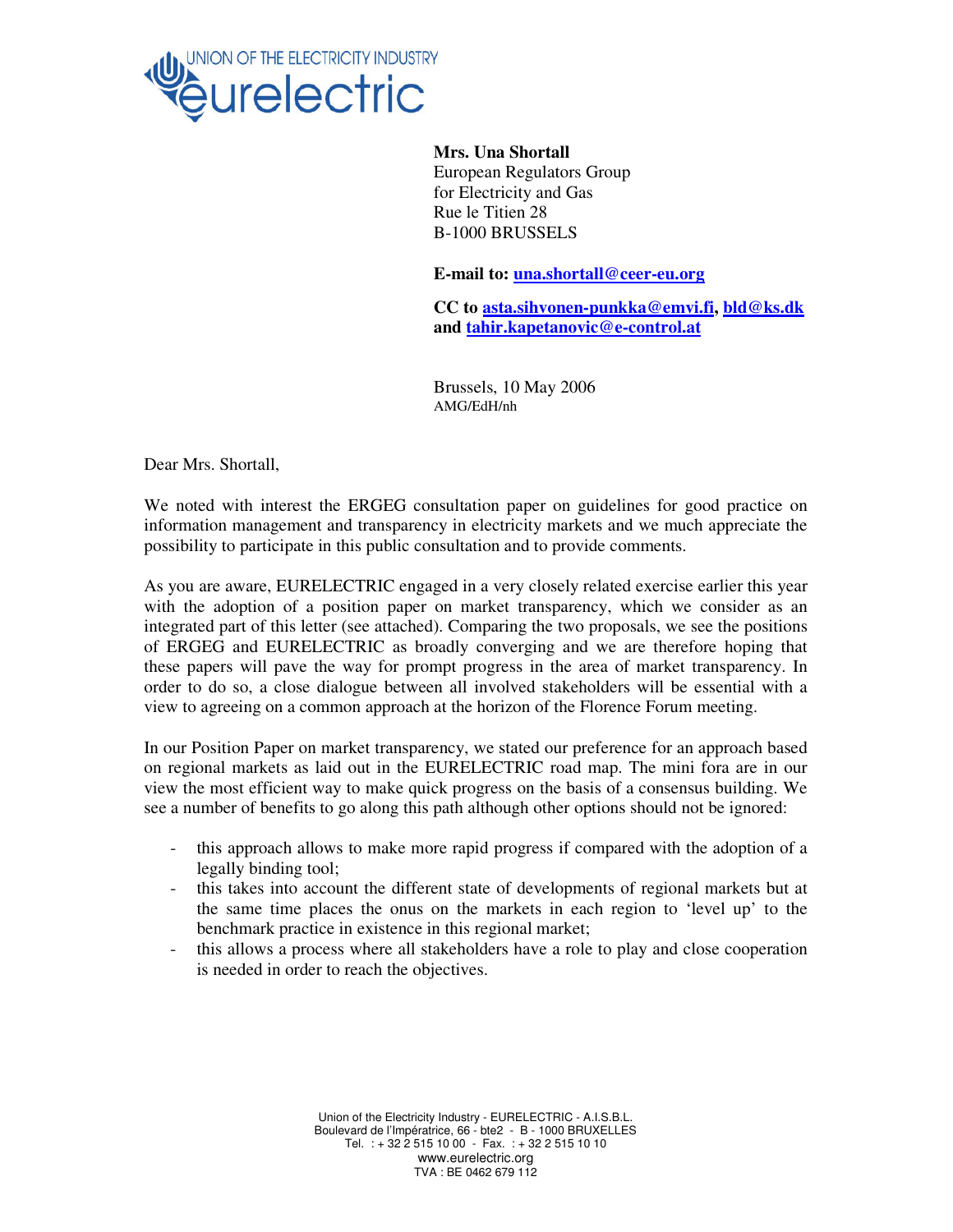#### **General Comments**

**The ERGEG guidelines for good practice on information management and transparency in electricity markets raise comments which we distinguished between general remarks and more detailed considerations.** 

**We noted that ERGEG has looked into market data with the focus being put on the operational grid aspects. Consequently, ERGEG followed an approach which is very much TSO centered with the control area as the main parameter. However, we believe that, while useful, the focus should be put on the range of data which are necessary for price formation, - as this is a substantial aspect for a functioning wholesale market.** In this respect, we are of the opinion that the relevant aggregation area should be the price area as bidding takes place into price areas. For example, aggregation of load data may be useful for TSOs if aggregated per control area but for market participants this information will be more meaningful if aggregated per price area. Aggregation of information by TSO area, i.e. control area, is relevant for network operation and should be used only in that context. As a consequence, the ERGEG paper also seems to imply that TSOs should be the sole publishers whereas the experience across Europe is rather varied and suggests that power exchanges play an important role. Independent data providers can also be an alternative to power exchanges and TSOs. Market design, market structure and trading arrangements vary widely in European electricity markets and are an important factor in determining the range of information to be made available and who should publish them.

In general, we would like to state that while striving for similar results, ERGEG's approach seems to require a rather complex computation of data while a better use of immediately available data could be sought. We believe that an informed and balanced assessment should be carried out beforehand as to the level of market transparency (i.e. list of data and degree of aggregation) needed to deliver a set of data relevant to price formation.. This is the reason why we felt in certain cases that the ERGEG list should be curtailed, while in other cases it should be extended. An illustration of this is your proposal to include *ex ante information on scheduled generation per control area*. Ex ante available generation capacity by fuel type combined with ex post hourly generation and information on unplanned outages are the cornerstone of the EURELECTRIC proposal and the delivery of those data will provide relevant key information to the market for modelling and price formation. Against this background, data on scheduled generation per control area will not bring any clear added value as this information is usually only available as soon as nominated by the generators to the TSOs at the nomination deadlines, i.e. at gate closure. At this stage, the day-ahead markets are already closed and no further trades can be made (save for intra-day trades where such markets exist). We also believe that a careful assessment is needed as to whether publication of this information by control area is in compliance with competition law.

As regards the format of market data, we noted in the ERGEG paper a statement saying that '*information may be made available in a variety of ways and in a variety of formats*'. In our view, these aspects of market transparency (e.g. formats, terms and definitions, i.e. the exact meaning of the published data) should be sufficiently harmonised to enable the development of a level playing field all over Europe. This is also true for the timeframe for data publication: if published within different timeframes (e.g. before/after power exchange closure), the value of the data can be different from one market to another.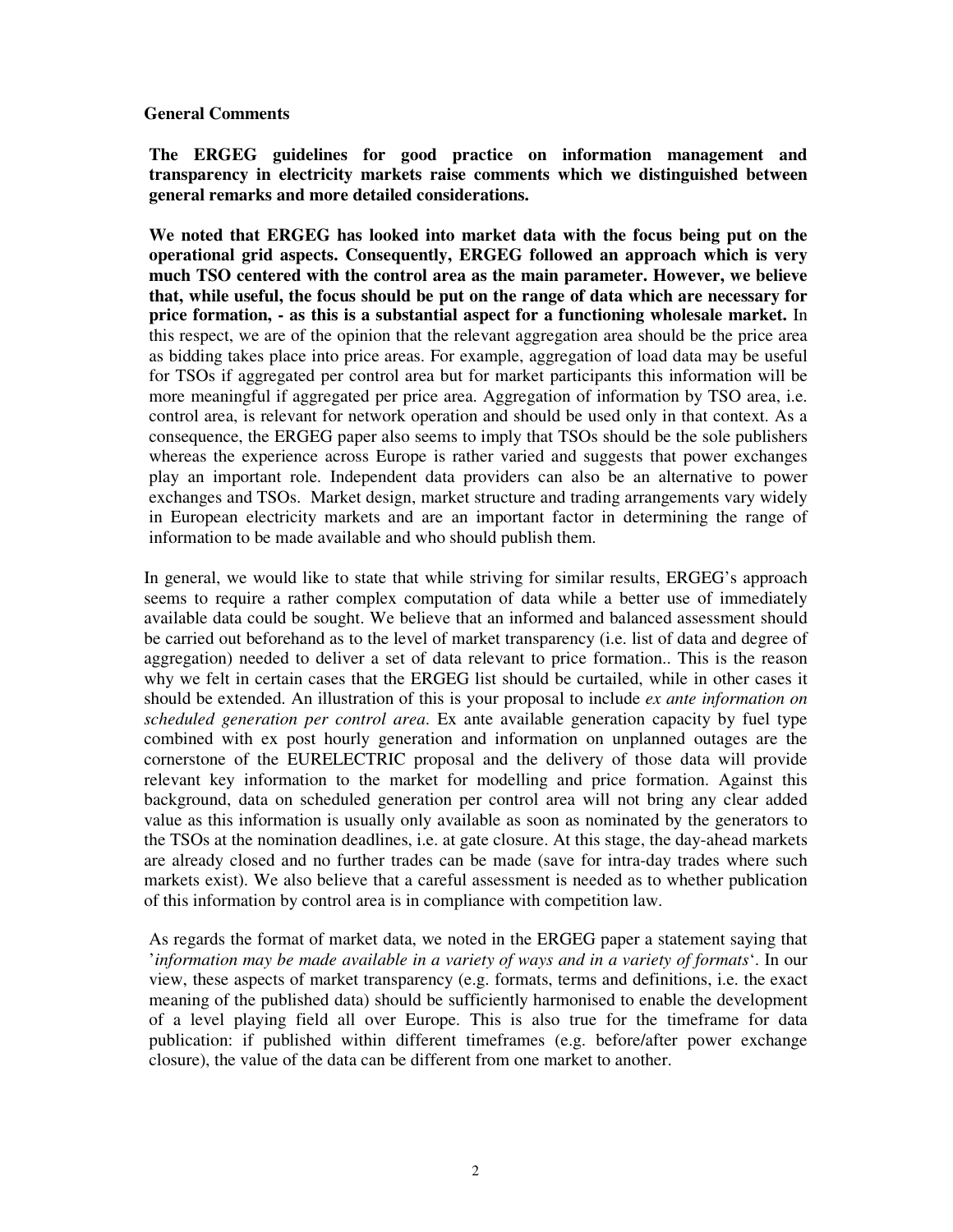The ERGEG consultation paper does currently not address the issue of liability of generators and TSOs for the data published. This is of particular importance in case of deviations from forecasts that were done by different market participants (generators, TSOs, suppliers, etc.) with best efforts. This is, however, an important issue which would deserve being addressed in final ERGEG guidelines.

#### **Comments to the Specific Tables in the Annex**

## *System Load*

There is an overall agreement between the ERGEG and EURELECTRIC proposals on the load data which should be made available to the market. We see, however, a need to further clarify and define the terms 'control area' versus 'balancing area' as both seem to ask for aggregation at the same level. This shows the need to make further efforts towards harmonisation of the terminology overall used in the context of market transparency.

We do not see the additional benefit of publishing a 'forecast margin' as defined in the ERGEG table, i.e. being the difference between forecast load and the scheduled (D-1) or available (M-1, Y-1) generation (see our comments above on scheduled generation.) However, even if available generation is used instead of scheduled generation, imports and exports, and also capacity availability in the neighbouring markets would have to be considered to determine the margin. Therefore, the information as currently defined in the table does not add any value for the market.

## *Transmission and Access to Interconnection*

The major difference between the two approaches is the aggregation level and the related definitions. On the one hand, ERGEG asks for publication of 'interconnection capacity'. On the other hand, EURELECTRIC's proposal refers to 'available commercial capacity on borders'. The terminology should be further clarified to see where the exact differences of the two proposals lie.

Transmission information should be published for borders between price areas as this is the information relevant to the market for price formation purposes. However, borders between price areas are not always necessarily interconnectors between Member States, but can also be situated within a Member State (see e.g. in the Nordpool area). In addition, the information should be published for the whole transmission infrastructure independent from the voltage level as in some cases transmission lines are not extra-high voltage lines (like e.g. between Austria and Germany).

We would also like to take this opportunity to clarify one issue of our table on *Transmission and Access to Interconnection*. We agree with ERGEG that unplanned line outages should be published soon after its occurrence, i.e. at least H+1 for H. However, we also acknowledge that the calculation of the impacts of such an outage on the available commercial capacity of all affected borders could be a lengthier process. The TSOs should inform the market very shortly after the outage about the commercial short-term (next hours, within day, next day) effects (e.g. necessary curtailments for security reasons if any<sup>1</sup>) and should use for the longer term their best efforts to publish this information as soon as reasonable after the incidence.

<sup>&</sup>lt;sup>1</sup> However, TSOs should guarantee firmness of allocated capacity or otherwise reimburse capacity owners at the market spread value whenever curtailment is the only remedy available to the TSO (see Article 6 of the Cross-Border Electricity Regulation).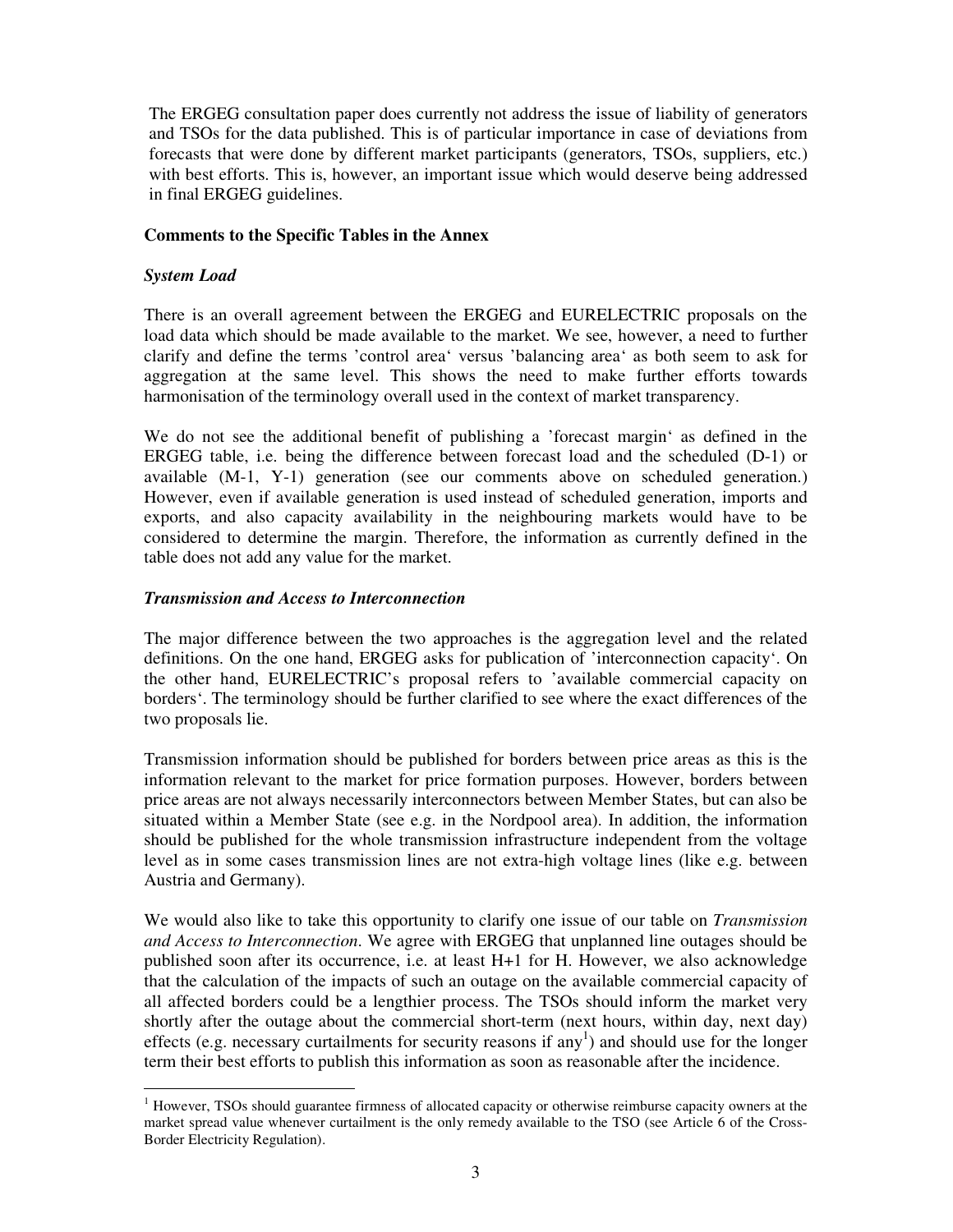Concerning the issue 'capacity requested … by market participants' we would like to point out that this information is no longer of any relevance once market based allocations methods are in place all over Europe and bidding curves for long- and short-term auctions are published. Concerning the same issue, we would like to state that it is unclear what is meant with 'priority rights'.

Referring to the term 'congestion income', we would like to point out, that for the functioning of the market, the prices and volumes of auctions are relevant, but not the congestion income. This is more an issue for the regulators and the TSOs and does not need to be published. In addition, it would also be relevant to understand to which 'market time unit' this proposal refers to.

Furthermore, we also wonder whether 'physical flows vs. thermal ratings' is a relevant piece of information for price formation purposes and whether publication is needed for this reason. In this respect, we will not argue strongly for the publication of the 'general scheme for calculation of thermal capacity' in our table as this might be covered already by the 'general scheme for calculation of the total transfer capacity'.

In the same context, we believe that 'a description of reasons and effects of any actions taken by TSOs that have impact on cross border trade' may be an impossible task for the TSOs. However, as stated above, information about congestions within a Member State affecting the commercial capacity on the price area borders should be published as well as the measures taken by TSOs to relieve these congestions (as such congestions should, in conformity with the soon to be adopted Congestion Management Guidelines, not influence the availability of commercial cross-border capacity).

Finally, we would like to point out that in our view some issues, which are relevant for price formation, are missing from the ERGEG table. Information on legacy contracts and their actual use as well as their foreseen evolution and use are important as those contracts can also have impacts on price formation. In addition, available commercial capacity for day-ahead and intra-day allocations, volumes used in the intra-day allocation and the year-ahead forecast of available commercial capacity (as far as not covered by ERGEG's proposal of monthahead forecasts of the interconnection capacity) are important for price formation and need to be published.

# *Generation*

As already pointed out in our position paper, we are convinced that a stepwise approach is the most practical and pragmatic approach to achieve fast implementation of the transparency standards. It is important to recognise the different stages of development in electricity markets and that the publication of the information requested in Phase  $1$  is a significant step forward for a number of European electricity markets. Voluntary disclosure of data based on the EURELECTRIC proposal and on further discussions with stakeholders will help to ensure more rapid progress. In connection with this, a close dialogue with ERGEG and in particular within the context of the regional market initiative will be key to make concrete steps forward.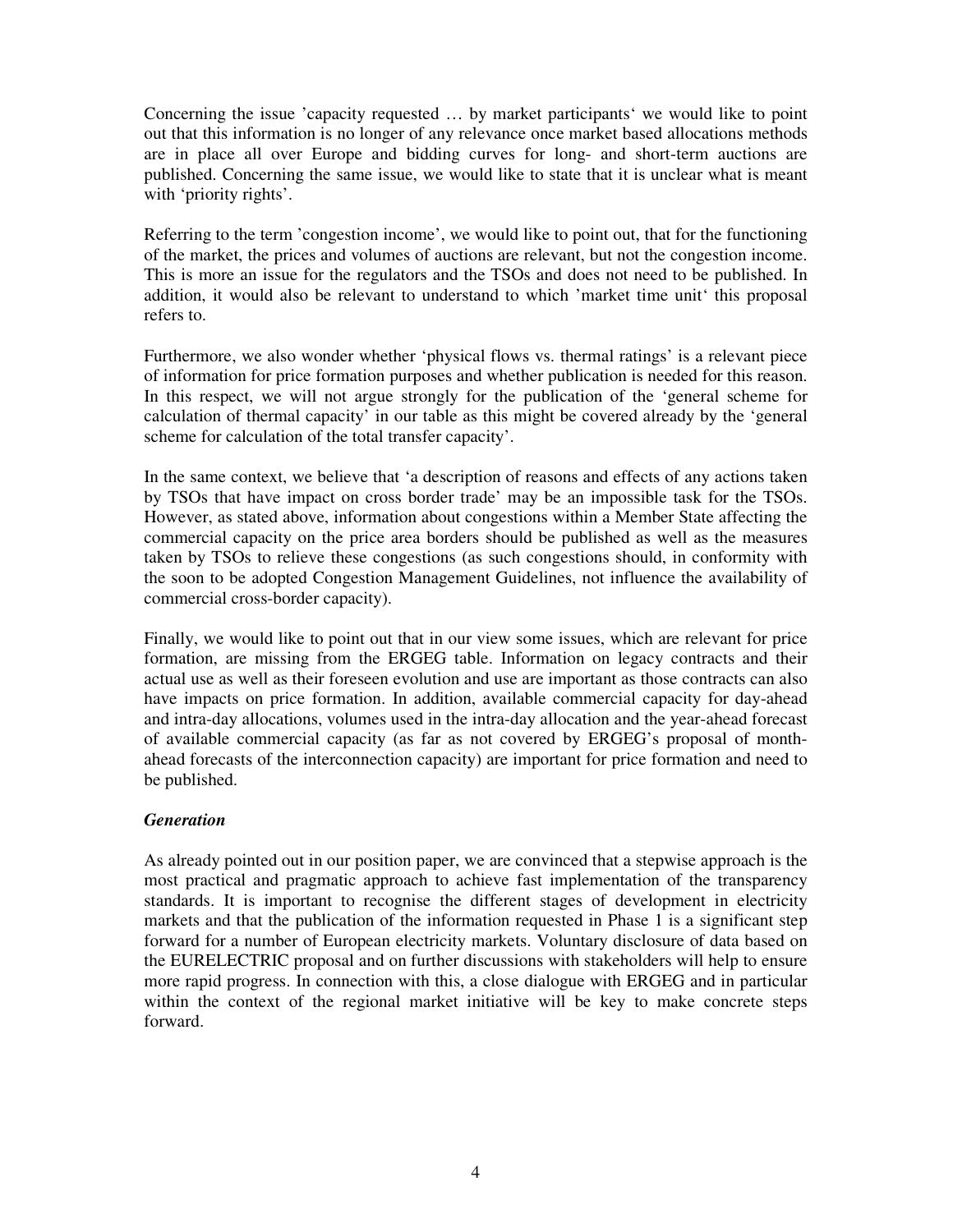A stepwise approach is of particular importance for the publication of information on unplanned loss of generation capacity in illiquid markets. As long as markets are not liquid enough to cover capacity losses on the market without seeing any price impacts, generators should be given a reasonable time period (maximum D+1 for D) to hedge the risks of the outage.

As regards to the required transparency of information on generation (table 3 of the ERGEG paper), ERGEG proposes that 'this could be further related to system load, for example every generation unit larger than 1% of system load'. There is no definition of an absolute minimum starting from which generation data should be published. As this could mean that the generation units to publish data could vary significantly across Europe, excluding important parts of the market from transparency requirements, EURELECTIRC proposes to include all generation larger than 100 MW (see already our proposal on market transparency).

Further clarification would be needed for the first item on generation data in the ERGEG proposal. In our view, total and available generation capacity should be separated as well as the future evolution of generation capacity as these are three rather different issues. It is also not clear what the publication of available generation capacity information per single generator block unit adds for price formation purposes, provided that the split per primary energy source allows taking into account plant efficiencies. As it would reveal the commercial position of a generator, available generation capacity per single generator block unit should remain confidential.

Concerning the publication of 'aggregated information on the scheduled generation' we refer to our general comments as mentioned above. The question of the publication of wind forecasts, however, remains to be addressed. We would like to reiterate, as stated already in our position paper, that as long as available generation capacity is not published by fuel type, information on the projected hourly injections of wind power should be published day-ahead together with the assumptions on which these forecasts are based (e.g. expected wind force). As there are usually strong deviations of wind power production from forecasts, this information might have a limited value despite being done with best efforts. The reliability of such forecasts should therefore be questioned. This poses also the question of liability for the forecasts. In addition, the question should be asked who is responsible to provide such forecasts. Data on wind power injections is actually already commercially available from a number of competing information providers.

The publication of 'information on scheduled unavailability' is in our view not necessary because the issue is already included in the information about 'available generation capacity'. Furthermore, if the information would need to be published, it would have to be aggregated by price area and not by control area. However, once the market knows the installed generation capacity and the available generation capacity, the difference between both (i.e. unavailable generation capacity) can be deducted directly.